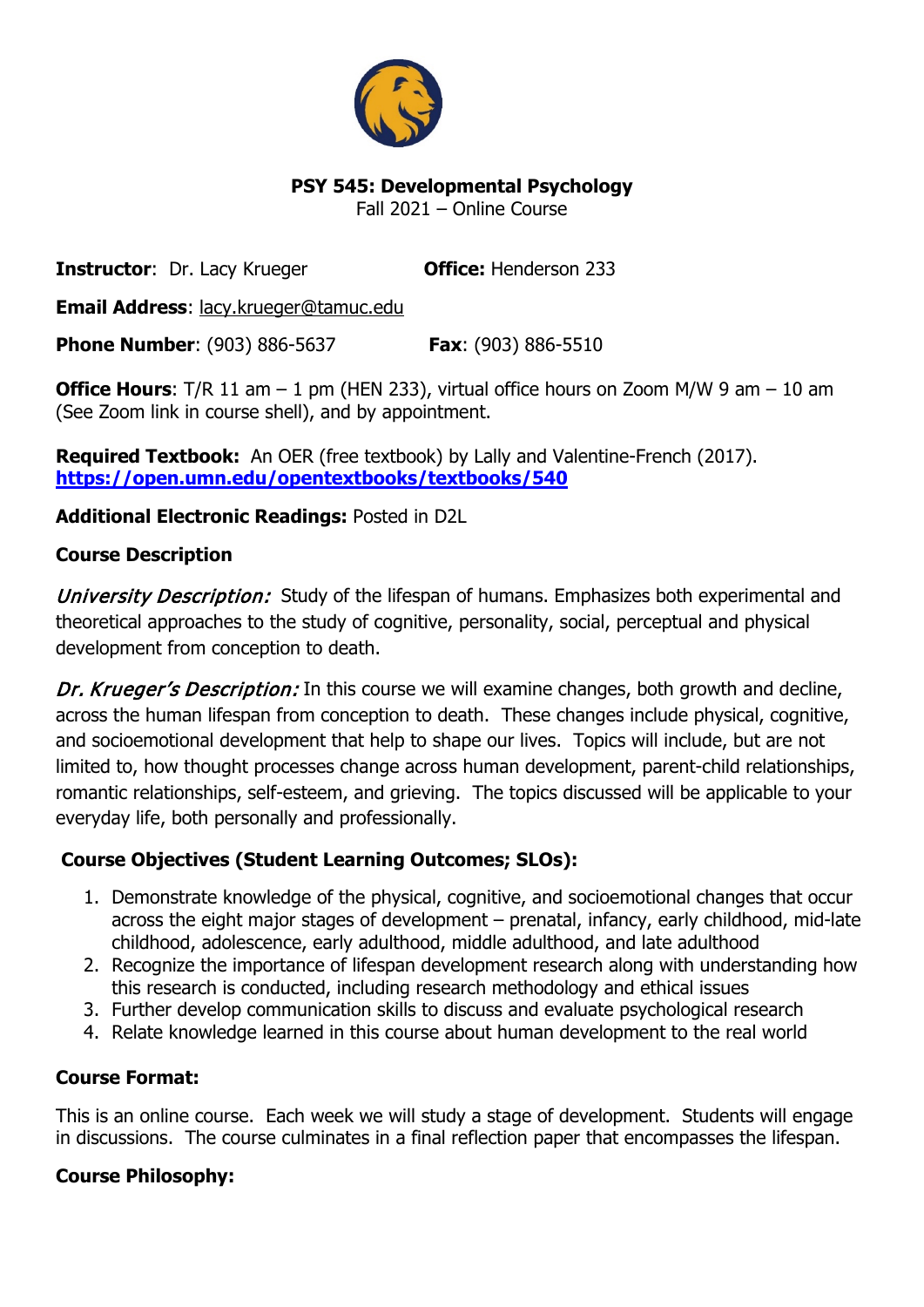This course should be educational and interesting to you. After all, this is a course that will directly apply to your life. I encourage you to really engage yourself in this course. If you have questions, please do not hesitate to contact me.

# **Course Assignments:**

**1) Exams –** You will be administered two exams. These exams consist of short essay and multiple choice questions. The questions will be based on material covered in assigned readings, class discussions, and videos. The exams will be closed notes and closed books and worth 40% of your grade. (SLOs 1 & 2)

**2) Article/Chapter Presentation –** Each student will select an article or chapter to create and record a formal presentation. The presentation will need to include a sound recording. The presentation is worth is 20% of the grade. (SLO 3)

**3) Discussions** – Students will discuss assigned readings. This assignment is worth 10% of your course grade. See each week in D2L for more information. (SLOs 1-3)

**4) Application Paper** –You will write a 12 page paper (excluding title page and references) connecting lifespan development to your profession. The paper should include concepts from each major theme (i.e., birth to death) as these elements are central to every individuals' development (e.g., if you are teacher, the death of a loved one will impact your student; if you are a clinician, consider early attachments, etc.) Each of you are taking this course for a reason, so make these connections as you engage with the content. In addition to incorporating the textbook and assigned readings, you will also be required to include additional peer-reviewed journal articles and/or chapters in your application. This assignment is worth 30% of your course grade. See D2L for more information about this assignment. (SLOs 1, 3, & 4)

#### **Grade Distribution:**

| Grade | Percent    |
|-------|------------|
| A     | $90 - 100$ |
| B     | 80-89      |
| C     | 70-79      |
| D     | 60-69      |
| F     | Below 60   |

### **COMMUNICATION AND SUPPORT**

### Interaction with Instructor Statement

I do my best to respond within 48 hours of receiving an email. If you do not hear back from me within 48 hours, please email me again in case I did not receive your message. My office hours are also stated at the beginning of this syllabus. Your assignments will be graded and returned to you within two weeks.

When emailing, be sure to include your course number in the email. The instructor responds within 48 hours. Correspondence with your instructor should be professional.

### **Minimal Technical Skills**

Needed Skills needed include being able to use the learning management system to access course materials. Additionally, proficiency in Microsoft Office (Word and PowerPoint) is needed.

### **Student Responsibilities or Tips for Success in the Course**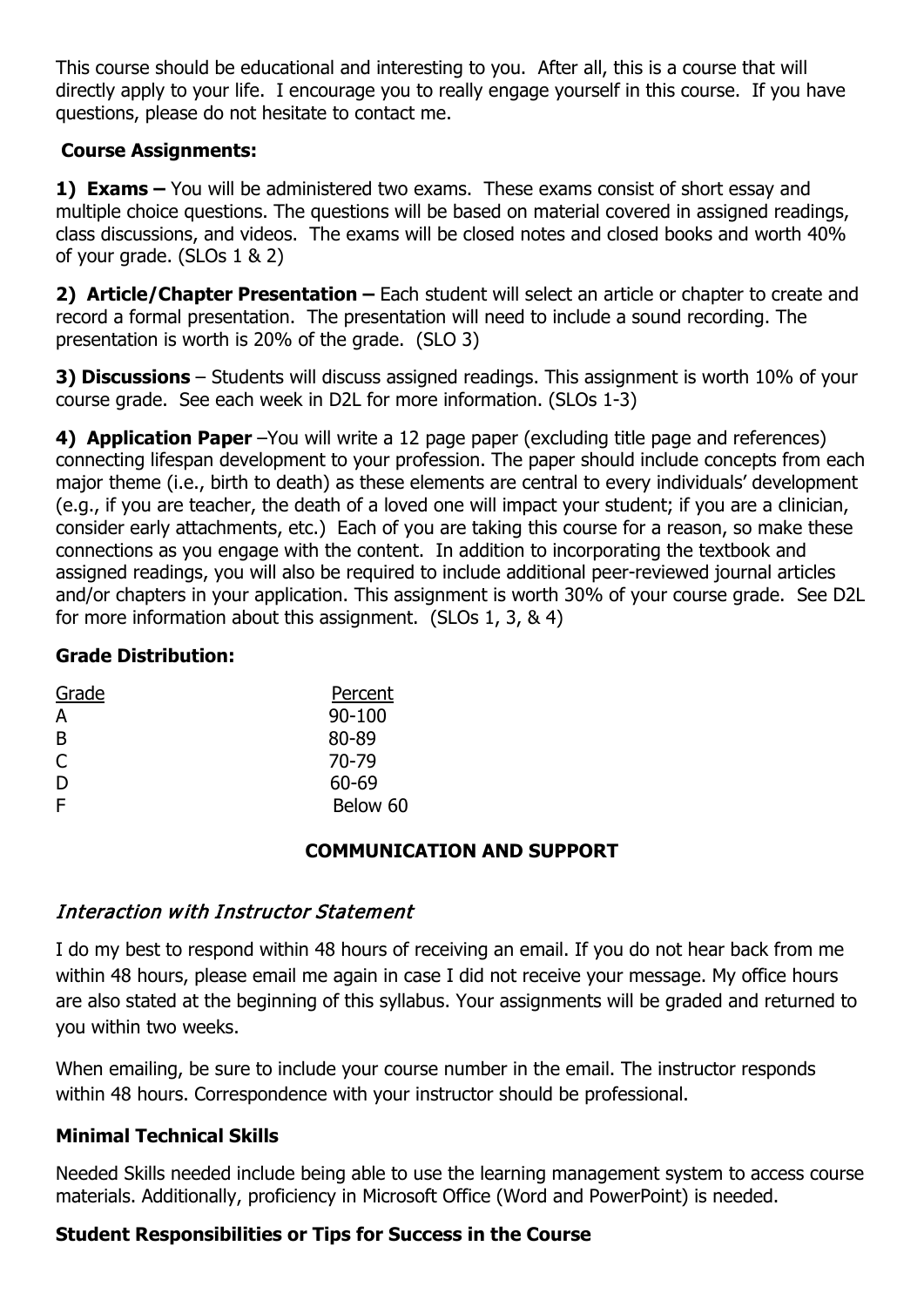In order to succeed in this course you need to keep up with the readings and complete the assignments.

# **TECHNOLOGY REQUIREMENTS**

## LMS

All course sections offered by Texas A&M University-Commerce have a corresponding course shell in the myLeo Online Learning Management System (LMS). Below are technical requirements

LMS Requirements[:https://community.brightspace.com/s/article/Brightspace-Platform-](https://community.brightspace.com/s/article/Brightspace-Platform-Requirements)**[Requirements](https://community.brightspace.com/s/article/Brightspace-Platform-Requirements)** 

LMS Browser Support: [https://documentation.brightspace.com/EN/brightspace/requirements/all/browser\\_support.htm](https://documentation.brightspace.com/EN/brightspace/requirements/all/browser_support.htm)

YouSeeU Virtual Classroom Requirements: [https://support.youseeu.com/hc/en](https://support.youseeu.com/hc/en-us/articles/115007031107-Basic-System-Requirements)[us/articles/115007031107-Basic-System-Requirements](https://support.youseeu.com/hc/en-us/articles/115007031107-Basic-System-Requirements)

# **ACCESS AND NAVIGATION**

You will need your campus-wide ID (CWID) and password to log into the course. If you do not know your CWID or have forgotten your password, contact the Center for IT Excellence (CITE) at 903.468.6000 or [helpdesk@tamuc.edu](mailto:helpdesk@tamuc.edu)**.**

Note**:** Personal computer and internet connection problems do not excuse the requirement to complete all course work in a timely and satisfactory manner. Each student needs to have a backup method to deal with these inevitable problems. These methods might include the availability of a backup PC at home or work, the temporary use of a computer at a friend's home, the local library, office service companies, Starbucks, a TAMUC campus open computer lab, etc.

If you have any questions or are having difficulties with the course material, please contact your Instructor.

### Technical Support

If you are having technical difficulty with any part of Brightspace, please contact Brightspace Technical Support at 1-877-325-7778. Other support options can be found here[:https://community.brightspace.com/support/s/contactsupport](https://community.brightspace.com/support/s/contactsupport) 

# **ACCESS AND NAVIGATION**

You will need your campus-wide ID (CWID) and password to log into the course. If you do not know your CWID or have forgotten your password, contact the Center for IT Excellence (CITE) at 903.468.6000 or [helpdesk@tamuc.edu](mailto:helpdesk@tamuc.edu)**.**

**Note:** Personal computer and internet connection problems do not excuse the requirement to complete all course work in a timely and satisfactory manner. Each student needs to have a backup method to deal with these inevitable problems. Students should contact the instructor immediately with issues. For technology problems contact Center for IT Excellence (CITE) at 903.468.6000 or [helpdesk@tamuc.edu](mailto:helpdesk@tamuc.edu) or D2L Support Center (see information below).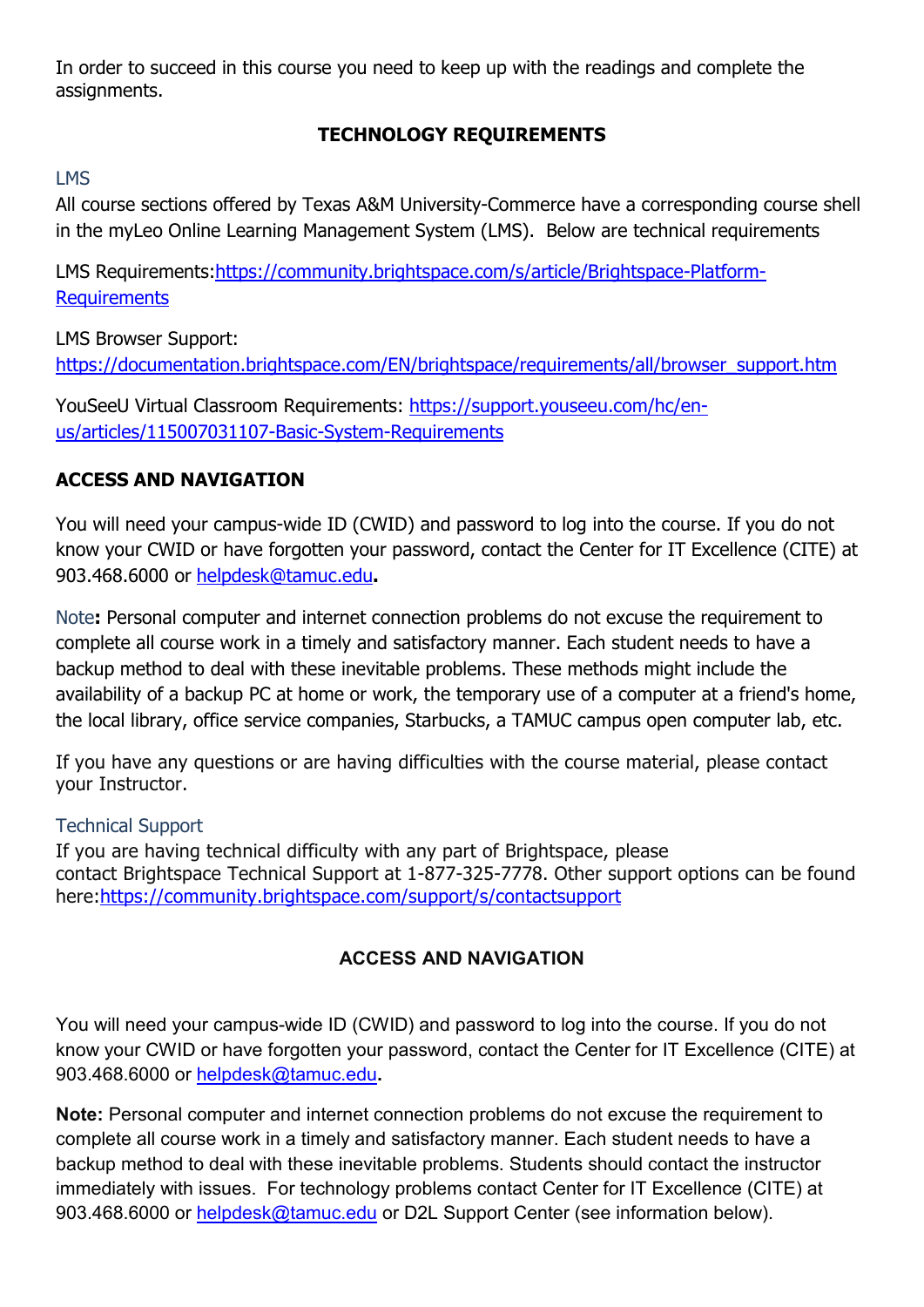### **COMMUNICATION AND SUPPORT**

# **Brightspace D2L Technical Support**

If you have any questions or are having difficulties with the course material, please contact your Instructor. However, if you are having technical problems (e.g., cannot log on) accessing the course, then you should contact Technical Support. If you are having technical difficulty with any part of Brightspace D2L, please contact Brightspace D2L Technical Support at **1-877-325-7778** or click on the **Live Chat** or click on the words "click here**"** to submit an issue via email.

**System Maintenance:** D2L runs monthly updates during the last week of the month, usually on Wednesday. The system should remain up during this time unless otherwise specified in an announcement. You may experience minimal impacts to performance and/or look and feel of the environment.

# **Course and University Specific Policies**

### **Course Specific Procedures/Policies**

Plagiarism: Texas A & M University-Commerce views plagiarism as a serious offense. Plagiarism occurs when individuals take ideas and/or words from another source and claim these ideas as their own without giving credit to the original author(s). This can include copying words from an Internet website, reading an article and taking the authors ideas without giving them credit, or writing work that is remarkably similar to other written work (e.g., Changing words to synonyms is still plagiarism). If any written work contains ideas that are not your own, you need to give credit to the author(s) by including citations. Instructors are obligated to report instances of plagiarism to university officials. Please refer to the American Psychology Association (APA) manual for instructions on citing materials. When in doubt, ask me. Ignorance will not be tolerated as an excuse for plagiarism. The first offense of plagiarism will result in a zero on the assignment. Additional accounts of plagiarism will result in an automatic zero in the course. I am also obligated to report plagiarism to the graduate school.

All works submitted for credit must be original works created by the scholar uniquely for the class. It is considered inappropriate and unethical, particularly at the graduate level, to make duplicate submissions of a single work for credit in multiple classes, unless specifically requested by the instructor. Work submitted at the graduate level is expected to demonstrate higher-order thinking skills and be of significantly higher quality than work produced at the undergraduate level.

**Late Work:** There are no make-up assignments for the exams unless under severe circumstances (e.g., hospitalization), and documentation must be provided. If the presentation or self-reflection paper is submitted late within 24 hours after the due date, you will incur a 10-point penalty, and a 20-point penalty if it is turned in between 24-48 hours after the due date. If submitted after 48 hours will receive a zero on the assignment. Discussions must be submitted on time; if you miss one, contact the instructor to determine whether an extension may be granted.

Please note that technology issues are not an excuse for submitting assignments late. Keep that in mind while budgeting your time. Do not wait until the last minute to complete assignments.\*\*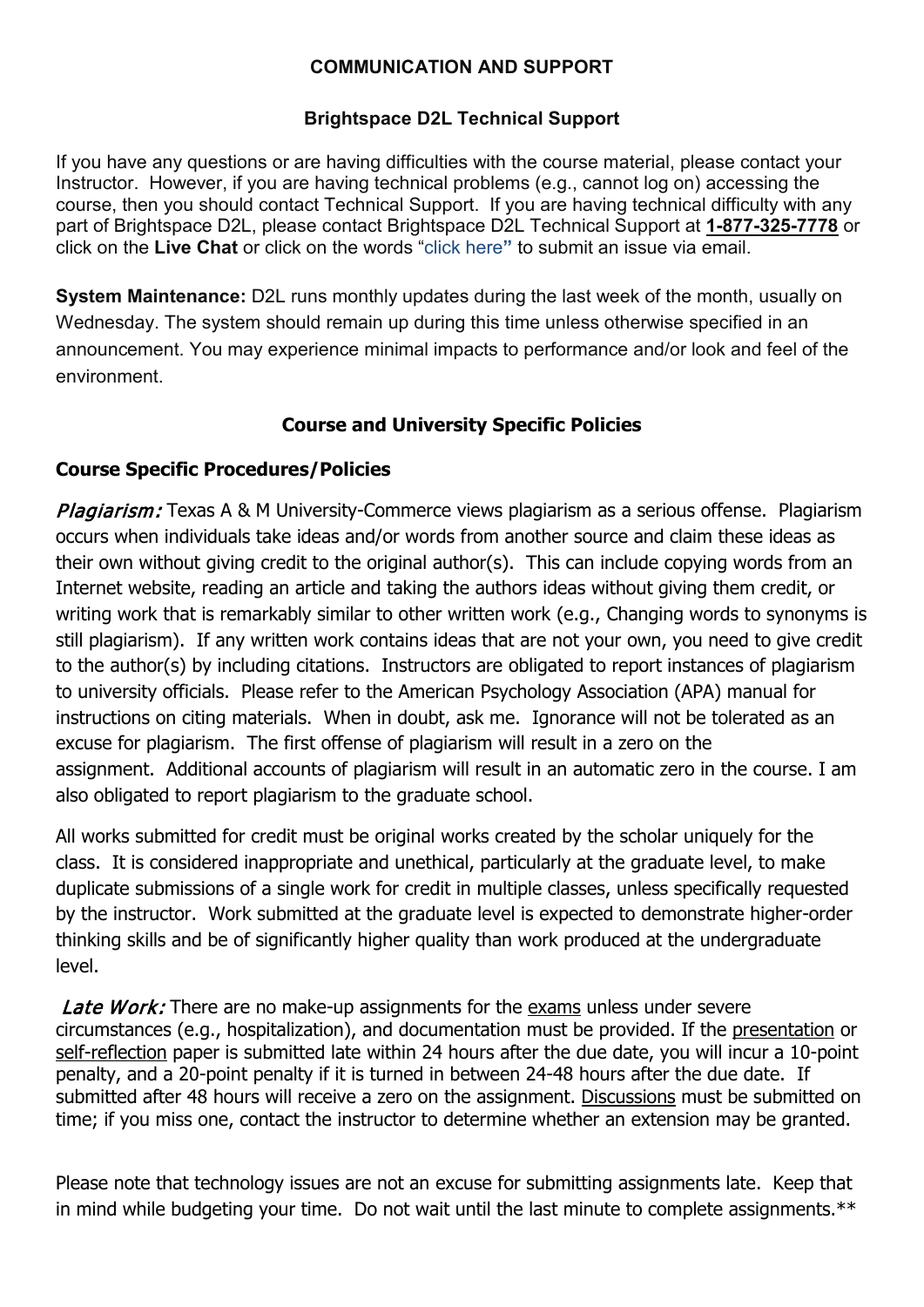**Etiquette:** Offensive language and aggressive correspondence online will not be tolerated. Students are expected to be respectful of others' opinions when communicating.

Syllabus Change Policy**:** The syllabus is a guide. Circumstances and events, such as student progress, may make it necessary for the instructor to modify the syllabus during the semester. Any changes made to the syllabus will be announced in advance, and the updated syllabus will be posted to D2L.

## **University Specific Procedures**

### **Student Conduct**

All students enrolled at the University shall follow the tenets of common decency and acceptable behavior conducive to a positive learning environment. The Code of Student Conduct is described in detail in the [Student Guidebook.](http://www.tamuc.edu/admissions/registrar/documents/studentGuidebook.pdf)

<http://www.tamuc.edu/admissions/registrar/documents/studentGuidebook.pdf>

Students should also consult the Rules of Netiquette for more information regarding how to interact with students in an online forum: [Netiquettehttp://www.albion.com/netiquette/corerules.html](http://www.albion.com/netiquette/corerules.html)

# **TAMUC Attendance**

For more information about the attendance policy please visit the [Attendance](http://www.tamuc.edu/admissions/registrar/generalInformation/attendance.aspx) webpage and [Procedure 13.99.99.R0.01.](http://www.tamuc.edu/aboutUs/policiesProceduresStandardsStatements/rulesProcedures/13students/academic/13.99.99.R0.01.pdf)

<http://www.tamuc.edu/admissions/registrar/generalInformation/attendance.aspx>

[http://www.tamuc.edu/aboutUs/policiesProceduresStandardsStatements/rulesProcedures/13stude](http://www.tamuc.edu/aboutUs/policiesProceduresStandardsStatements/rulesProcedures/13students/academic/13.99.99.R0.01.pdf) [nts/academic/13.99.99.R0.01.pdf](http://www.tamuc.edu/aboutUs/policiesProceduresStandardsStatements/rulesProcedures/13students/academic/13.99.99.R0.01.pdf)

# **Academic Integrity**

Students at Texas A&M University-Commerce are expected to maintain high standards of integrity and honesty in all of their scholastic work. For more details and the definition of academic dishonesty see the following procedures:

[Graduate Student Academic Dishonesty 13.99.99.R0.10](http://www.tamuc.edu/aboutUs/policiesProceduresStandardsStatements/rulesProcedures/13students/graduate/13.99.99.R0.10GraduateStudentAcademicDishonesty.pdf)

[http://www.tamuc.edu/aboutUs/policiesProceduresStandardsStatements/rulesProcedures/13stude](http://www.tamuc.edu/aboutUs/policiesProceduresStandardsStatements/rulesProcedures/13students/graduate/13.99.99.R0.10GraduateStudentAcademicDishonesty.pdf) [nts/graduate/13.99.99.R0.10GraduateStudentAcademicDishonesty.pdf](http://www.tamuc.edu/aboutUs/policiesProceduresStandardsStatements/rulesProcedures/13students/graduate/13.99.99.R0.10GraduateStudentAcademicDishonesty.pdf)

**ADA Statement – Students with Disabilities:** The Americans with Disabilities Act (ADA) is a federal anti-discrimination statute that provides comprehensive civil rights protection for persons with disabilities. Among other things, this legislation requires that all students with disabilities be guaranteed a learning environment that provides for reasonable accommodation of their disabilities. If you have a disability requiring an accommodation, please contact:

Office of Student Disability Resources and Services Texas A&M University-Commerce

Velma K Waters - Room 162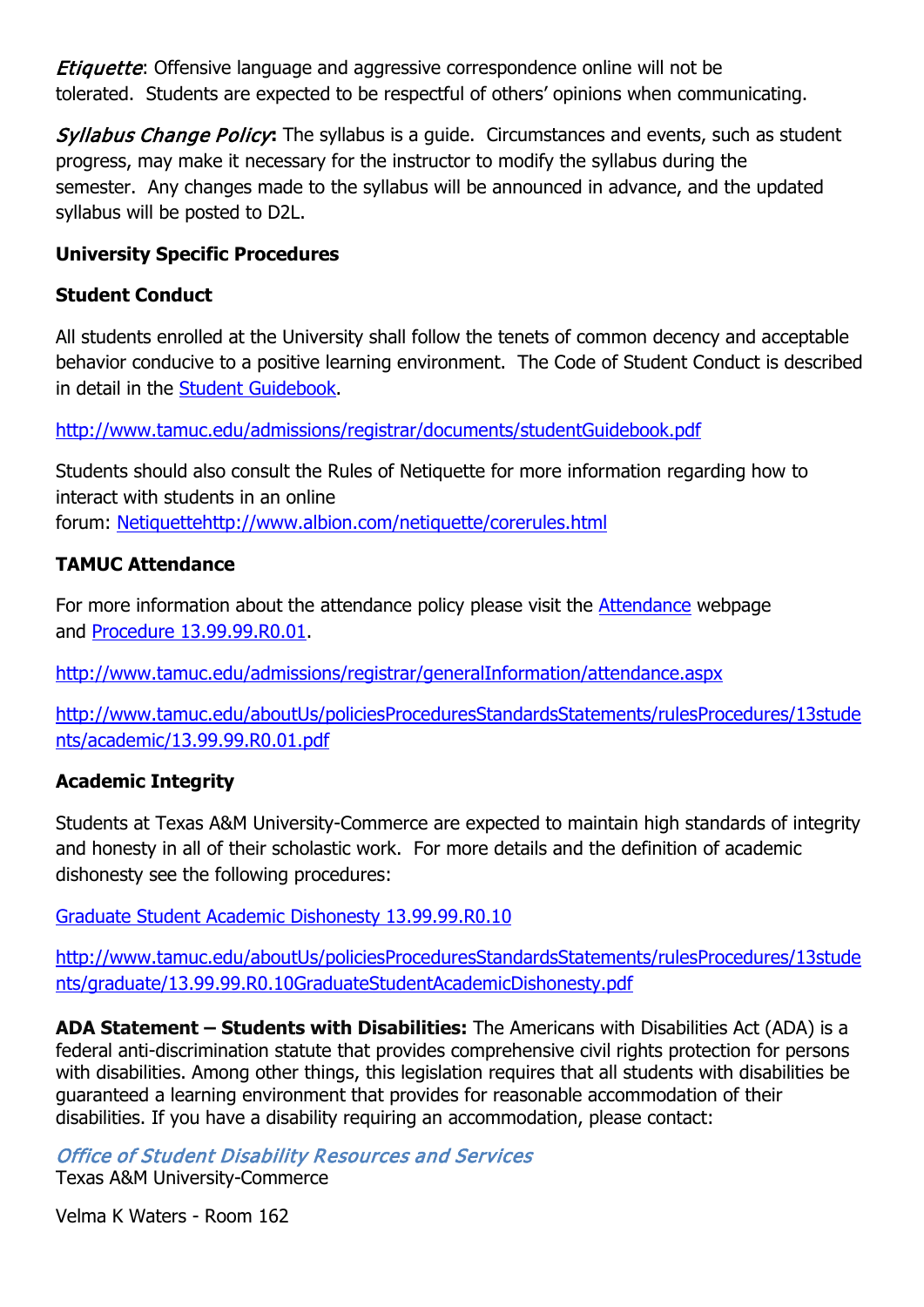Phone (903) 886-5150 or (903) 886-5835

Fax (903) 468-8148

Email: [studentdisabilityservices@tamuc.edu](mailto:studentdisabilityservices@tamuc.edu)

Website: [Office of Student Disability Resources and Services](http://www.tamuc.edu/campusLife/campusServices/studentDisabilityResourcesAndServices/) <http://www.tamuc.edu/campusLife/campusServices/studentDisabilityResourcesAndServices/>

**Nondiscrimination Notice:** Texas A&M University-Commerce will comply in the classroom, and in online courses, with all federal and state laws prohibiting discrimination and related retaliation on the basis of race, color, religion, sex, national origin, disability, age, genetic information or veteran status. Further, an environment free from discrimination on the basis of sexual orientation, gender identity, or gender expression will be maintained.

**Campus Concealed Carry Statement:** Texas Senate Bill - 11 (Government Code 411.2031, et al.) authorizes the carrying of a concealed handgun in Texas A&M University-Commerce buildings only by persons who have been issued and are in possession of a Texas License to Carry a Handgun. Qualified law enforcement officers or those who are otherwise authorized to carry a concealed handgun in the State of Texas are also permitted to do so. Pursuant to Penal Code (PC) 46.035 and A&M-Commerce Rule 34.06.02.R1, license holders may not carry a concealed handgun in restricted locations.For a list of locations, please refer to the [Carrying Concealed Handguns On](http://www.tamuc.edu/aboutUs/policiesProceduresStandardsStatements/rulesProcedures/34SafetyOfEmployeesAndStudents/34.06.02.R1.pdf)  [Campus](http://www.tamuc.edu/aboutUs/policiesProceduresStandardsStatements/rulesProcedures/34SafetyOfEmployeesAndStudents/34.06.02.R1.pdf) document and/or consult your event organizer. Web url:

[http://www.tamuc.edu/aboutUs/policiesProceduresStandardsStatements/rulesProcedures/34Safety](http://www.tamuc.edu/aboutUs/policiesProceduresStandardsStatements/rulesProcedures/34SafetyOfEmployeesAndStudents/34.06.02.R1.pdf) [OfEmployeesAndStudents/34.06.02.R1.pdf](http://www.tamuc.edu/aboutUs/policiesProceduresStandardsStatements/rulesProcedures/34SafetyOfEmployeesAndStudents/34.06.02.R1.pdf)

Pursuant to PC 46.035, the open carrying of handguns is prohibited on all A&M-Commerce campuses. Report violations to the University Police Department at 903-886-5868 or 9-1-1.

**Counseling Center Resources:** The Counseling Center at A&M-Commerce, located in the Halladay Building, Room 203, offers counseling services, educational programming, and connection to community resources for students. Students have 24/7 access to the Counseling Center's crisis assessment services by calling 903-886-5145. For more information regarding Counseling Center events and confidential services, please visit www.tamuc.edu/counsel

| <b>Week</b> | <b>Date</b>     | <b>Topic</b>                         | <b>Reading</b>                                                                                                                                                                                                       | <b>Assignment</b><br><b>Due</b> |
|-------------|-----------------|--------------------------------------|----------------------------------------------------------------------------------------------------------------------------------------------------------------------------------------------------------------------|---------------------------------|
| 1           | $8/30 -$<br>9/5 | Lifespan Perspective<br>Introduction | Lally &<br>$\bullet$<br>Valentine-<br>French (2017)<br>Ch.1<br>Nielsen et al.<br>(2017)<br>$\bullet$ Syed &<br>McLean (in<br>press)<br>Kang (2000) --<br>$\bullet$<br>Piaget<br>Brofenbrenner<br>$\bullet$<br>(1977) | <b>Discussion</b>               |

# **TENTATIVE SCHEDULE**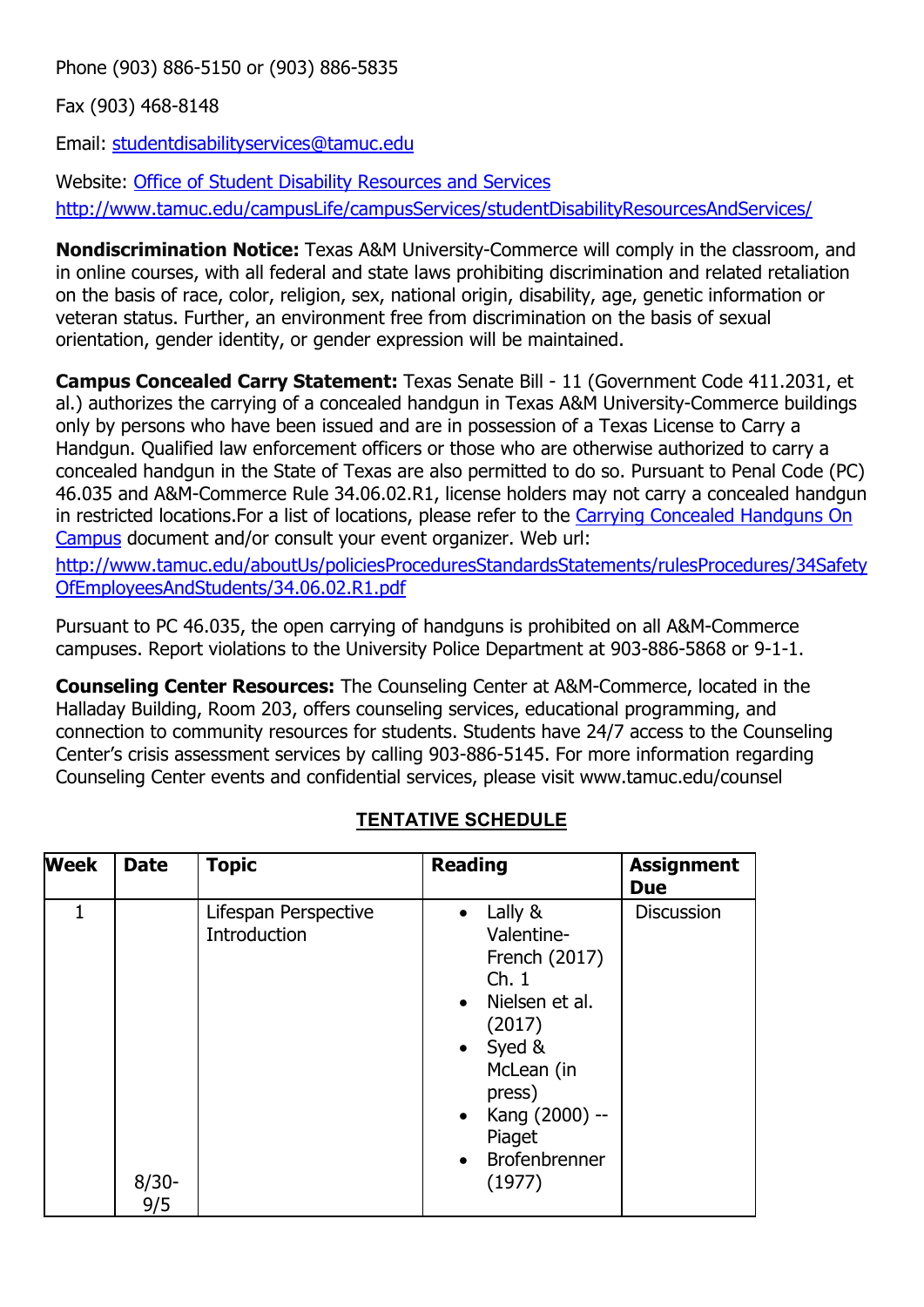| $\overline{2}$ | $9/7 -$<br>9/12    | Heredity, Prenatal<br>Development, and Birth | Lally &<br>Valentine-<br>French (2017)<br>Ch. 2<br>DiPietro et al.<br>(2002)<br>Weaver et al.<br>(2004)<br>DeCaspar &<br>Spence (1986)<br><b>Optional Reading:</b><br>Field et al.<br>$\circ$<br>(2007) | <b>Discussion</b>                   |
|----------------|--------------------|----------------------------------------------|---------------------------------------------------------------------------------------------------------------------------------------------------------------------------------------------------------|-------------------------------------|
| 3              | $9/13-$<br>9/19    | <b>**Article Selection</b>                   |                                                                                                                                                                                                         | Article<br>Selection<br>Preferences |
| $\overline{4}$ | $9/20 -$<br>9/26   | <b>Infancy and Toddlerhood</b>               | Lally &<br>$\bullet$<br>Valentine-<br>French (2017)<br>Ch.3<br>Baillargeon &<br>DeVos (1991)<br>DeLoache et<br>al. (1997)<br>Malekpour<br>(2007)                                                        | <b>Discussion</b>                   |
| 5              | $9/27 -$<br>10/3   | Early Childhood                              | Lally &<br>$\bullet$<br>Valentine-<br>French (2017)<br>Ch. 4<br>Ferjan Ramirez<br>& Kuhl (2020)<br>Skinner &<br>$\bullet$<br>Meltzoff (2019)<br><b>Bandura</b><br>(1993)<br>Aunola &<br>Nurmi (2005)    | <b>Discussion</b>                   |
| 6              | $10/4-$<br>10/10   | Exam 1                                       | $\qquad \qquad -$                                                                                                                                                                                       | Exam 1                              |
| $\overline{7}$ | $10/11 -$<br>10/17 | Middle and Late<br>Childhood                 | Lally &<br>$\bullet$<br>Valentine-<br>French (2017)<br>Ch. 5<br>Rogers &<br>Meltzoff (2017)<br>Tapp &<br>Kohlberg<br>(1971)<br>Kaufman et al.<br>(2013)                                                 | <b>Discussion</b>                   |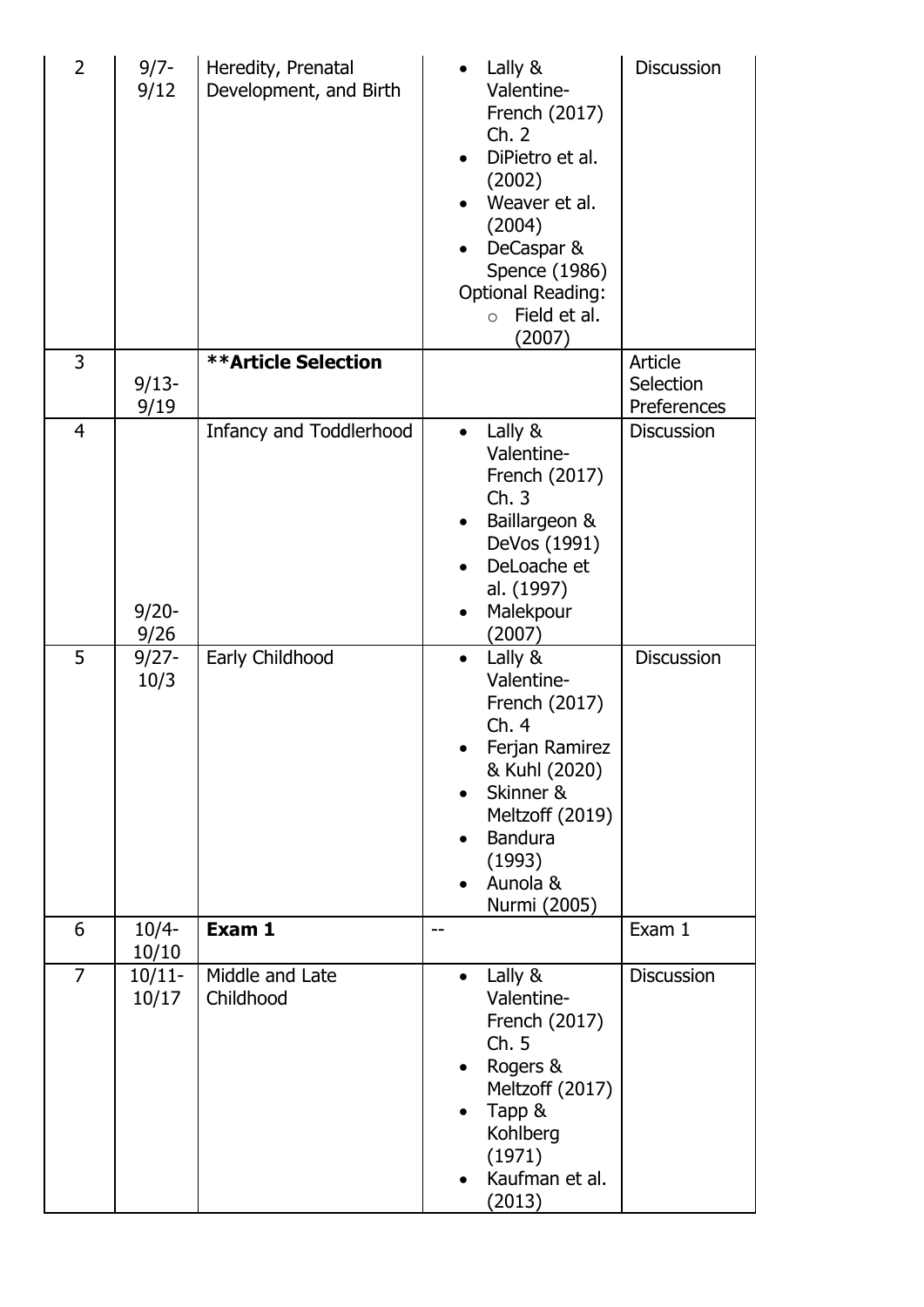| 8  | $10/18-$<br>10/24  | Adolescence      | Lally &<br>Valentine-<br>French (2017)<br>Ch.6<br>Albert et al.<br>(2013)<br><b>Twenge (2019)</b><br>Ullsperger &<br>Nikolas (2017)<br><b>Optional Reading:</b><br>$\circ$ Brown &<br>Larson<br>(2009)                 | <b>Discussion</b> |
|----|--------------------|------------------|------------------------------------------------------------------------------------------------------------------------------------------------------------------------------------------------------------------------|-------------------|
| 9  | $10/25 -$<br>10/31 | Early Adulthood  | Lally &<br>$\bullet$<br>Valentine-<br>French (2017)<br>Ch.7<br>Grubbs et al.<br>(2019)<br>Arnett & Mitra<br>(2020)<br>Sternberg<br>(1986)<br><b>Optional Reading:</b><br>Arnett &<br>$\circ$<br><b>Taber</b><br>(1994) | <b>Discussion</b> |
| 10 | $11/1-$<br>11/7    | Middle Adulthood | Lally &<br>$\bullet$<br>Valentine-<br>French (2017)<br>Ch.8<br>Salthouse<br>(2004)<br>Wethington<br>(2000)<br>Gottman &<br>Gottman<br>(2017)<br>Optional:<br>Lachman                                                   | Discussion        |
| 11 | $11/8-$<br>11/14   | Late Adulthood   | Lally &<br>$\bullet$<br>Valentine-<br>French (2017)<br>Ch. 9<br>Carstensen et<br>al. (2003)<br>Falck et al.<br>(2019)<br>Yaffe et al.<br>(2021)                                                                        | <b>Discussion</b> |
| 12 | $11/15-$<br>11/21  | Death and Dying  | Lally &<br>$\bullet$<br>Valentine-                                                                                                                                                                                     | Discussion        |